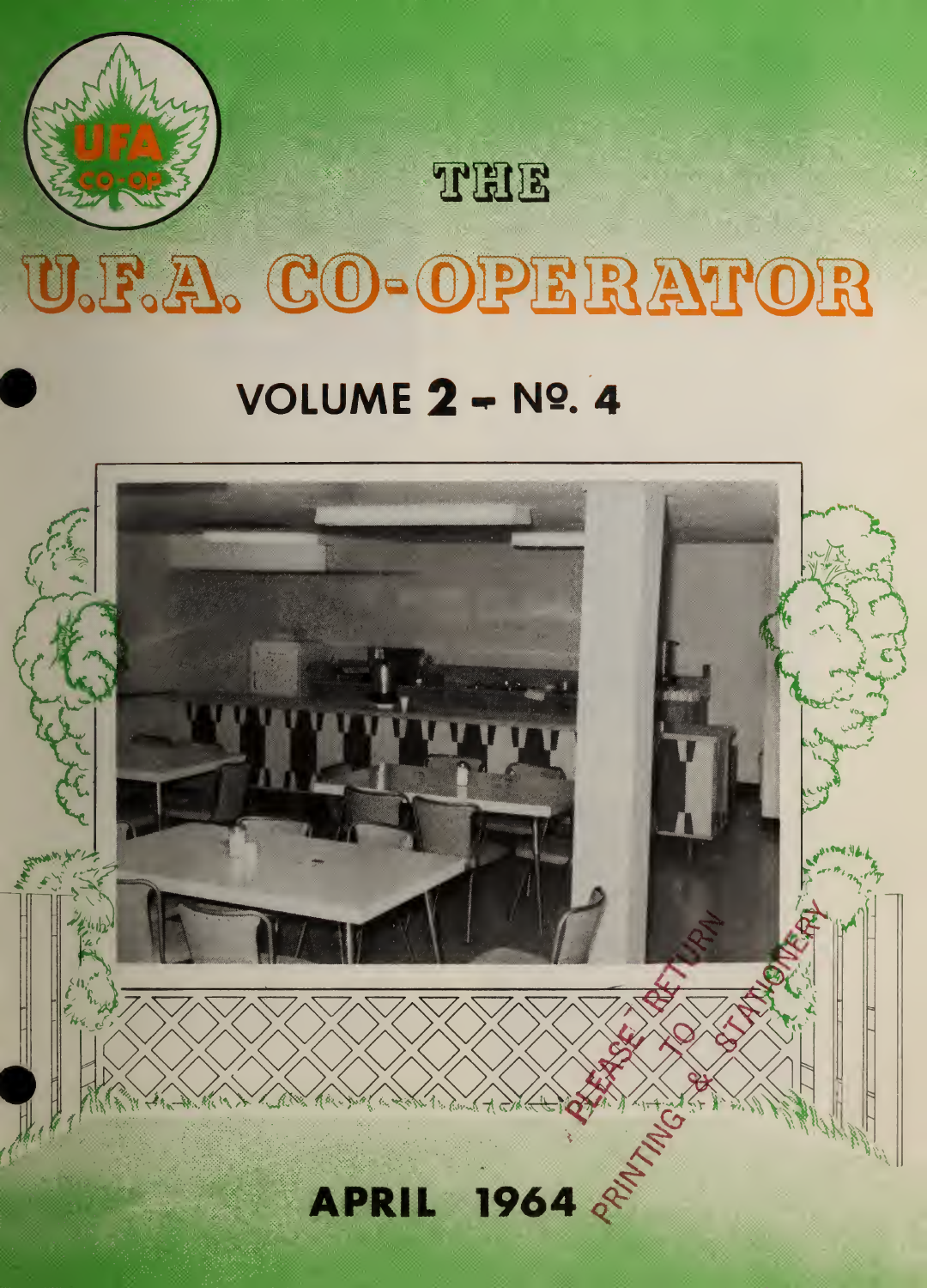## INFORMATION SERVICE

Soon summer will be here and we will be busy with stampedes, holidays and camps. One of the annual events of interest to farm people is Farm Young People's Week at the University of Alberta in Edmonton. This is a ten day stay at the University for young farm people between the ages of sixteen and twenty-one years. The University along with farm organizations across Alberta sponsor this Course during the middle of June. Actual dates of the Course are not yet available.

Teen Camps again will be one of the activities sponsored for rural teen-agers during the months of July and August. Any person sixteen to twenty-one years is invited to spend a week at Gold Eye Lake where, in the beautiful surroundings, courses are conducted which are of in terest to young people. A good holiday along with some organized classes makes the stay very enjoyable. Dates and times for the various camps will be announced shortly. It would be a very worthwhile effort on anyone's part to sponsor a teen ager to one of these coming camps.

#### THE COVER

The new Lunch Room at the Calgary Head Office has been designed to double as a Meeting Room. The room is equipped with a screen for showing films, wired with speakers, for a public address system and a blackboard. The Lunch Room seats fifty-four people. Facilities are available for staff to heat food for lunch or purchase cold drinks from the pop cooler.

**BUS** 

# MEET THE GANG



GORDON WENZEL

MANAGER RED DEER FARM SUPPLY **CENTRE** 

Although born in the city of Edmonton, Gordon grew up on a farm ten miles east of Edmonton. He received all his formal education in this area and during his High School years took quite an active part in sports. His main interests were softball and hockey. Gordon played in the City Mercantile Hockey League.

Before 1959, when Gordon started with U.F.A. Co-op in Edmonton, he gained considerable experience in farm machinery while working for International Harvester and Cockshutt.

Last year Gordon attended a course in Saskatoon on Management of Personnel.

Gordon and his wife Peggy have two girls. They still have farming interests north of Wetaskiwin where they have a few head of cattle and some machinery on his Dad's farm.

Gordon's knowledge and interests in farm ing and construction have proved very valuable since taking over the responsibility for a \$1,500,000 a year operation in Red Deer with a staff of fifteen. This is our most rapidly expanding Farm Supply Centre and we are very fortunate in having capable personnel such as Gordon Wenzel with the background, experience and knowledge to manage this operation.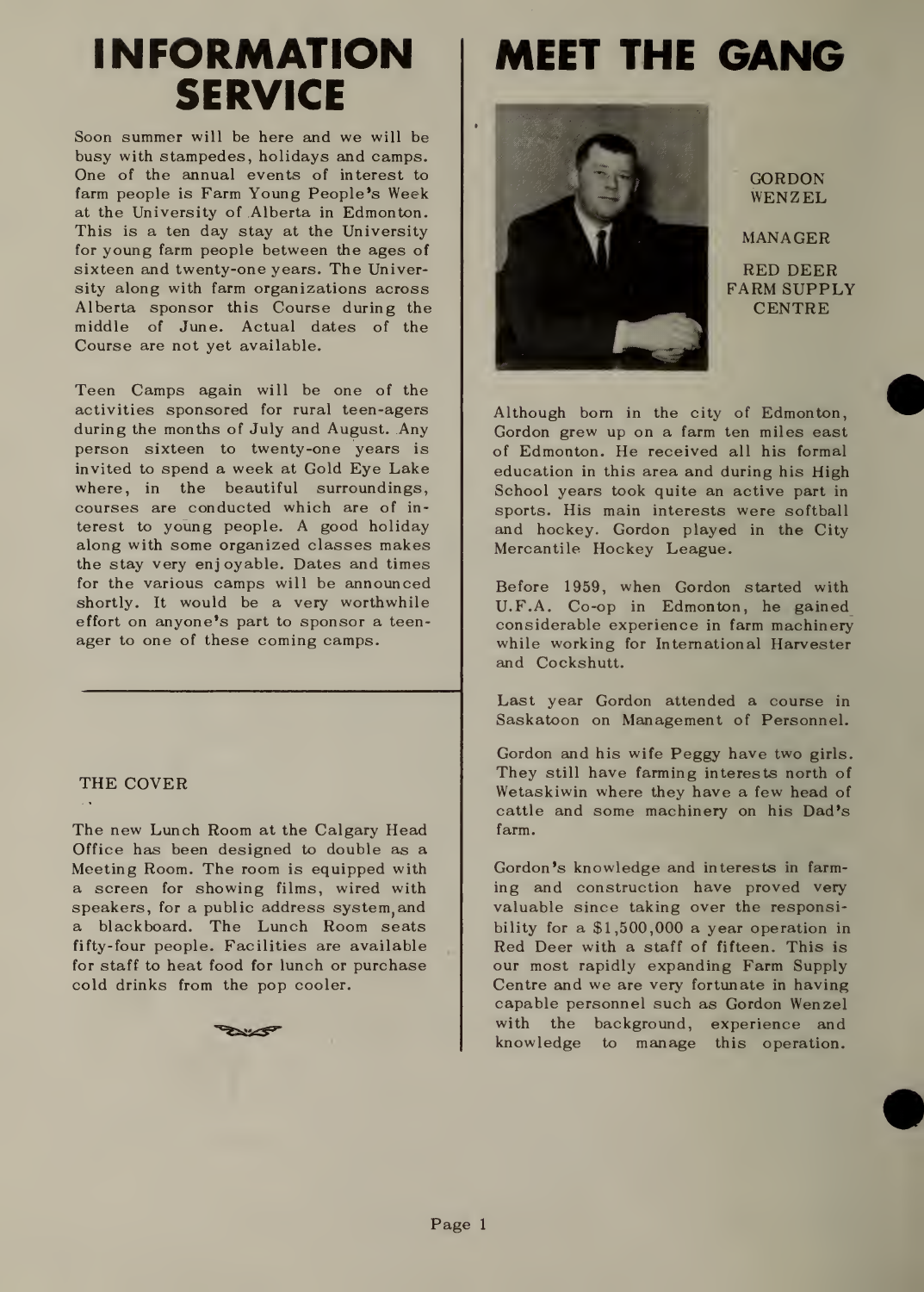# HEAD OFFICE EXPANSION

In 1956 the Directors of the U.F.A. Co-op Limited met to complete plans for the construction of a new office building. In 1957 when the move was made to the new premises it was felt the area would be sufficient for at least ten years. Less than five years later, every available space including the Board Room was utilized for offices and plans began for an addition to provide approximately 50% more area. Construction has now been finished, the dust has settled and moving is completed. On the basis of the last few years' growth, it is pretty hard to get anyone to hazard a guess as to when the next addition will be necessary but every one feels secure in the fact that expansion in a company is not only staff and office areas , but reflects directly the growth of U.F.A. Co-op in volume, dollars and members.



Receptionist Audrey Vallee answering one of the 800 phone calls handled per day. The view is the reception area inside the main entrance.



VISITORS WAITING AREA



PRESIDENT GEORGE SAYLE'S OFFICE



NEW BOARD ROOM SEATS UP TO <sup>15</sup>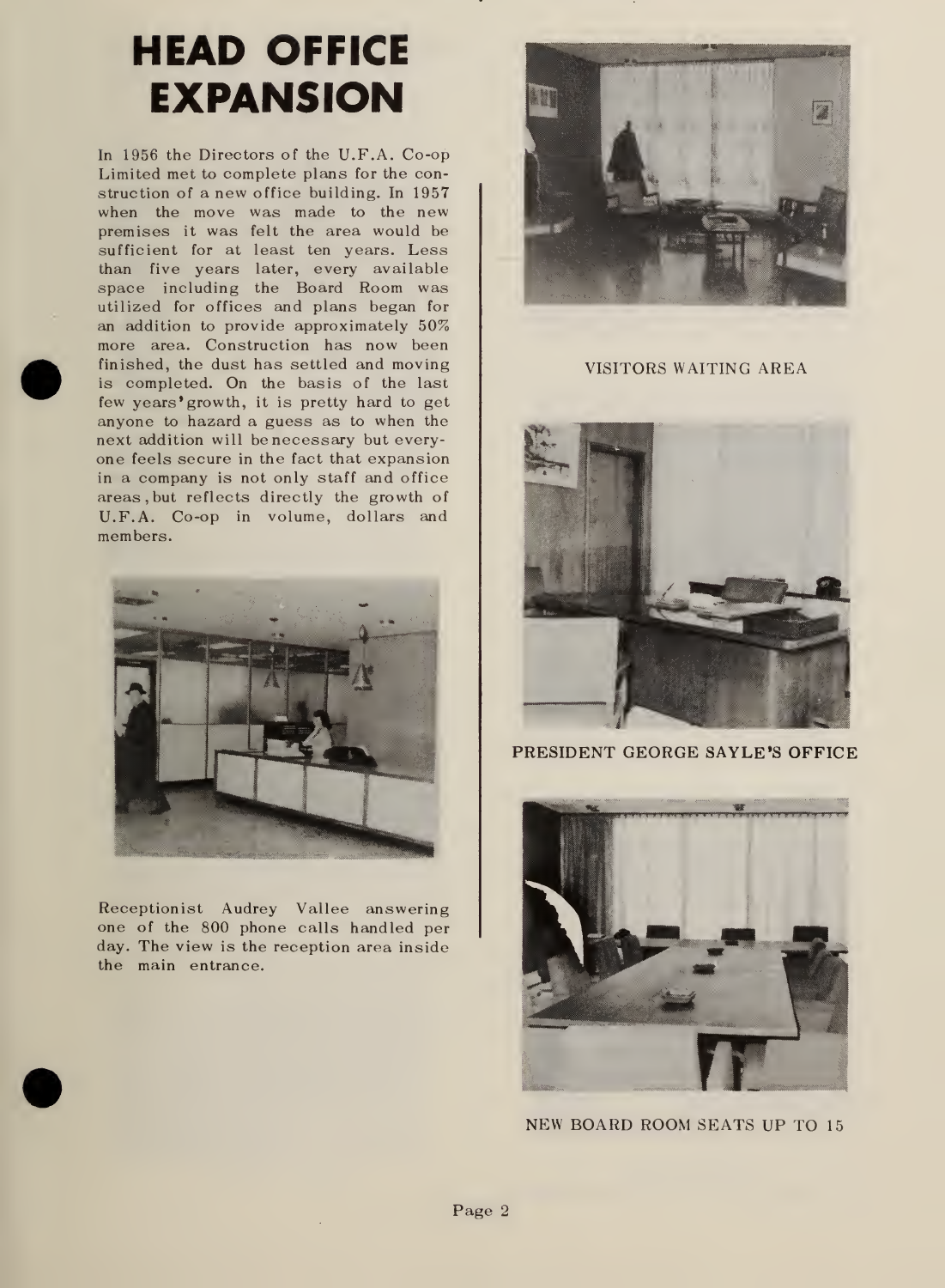

**GENERAL** OFFICE AREA LOOKING THE LENGTH OF THE 173 FOOT OFFICE



CREDIT DEPT. L-R JOHN RENICK, ALICE SWITZER, JACK COTTON, MIKE SHERMAN.

NOTE NEW ROW OF GLASS OFFICES IN BACKGROUND.



POSTING ROOM MAVIS HOLLOWAY and GLENNA STRONG



BILL DUIMEL AT WORK IN THE PRINTING DEPARTMENT.

APPROX. 100,000 DIRECT MAILING PAMPHLETS PRINTED PER MONTH.



FLORENCE WOLOSCHUK OPERATING THE INSERTING MACHINE.

WAYNE DALE AT WORK IN THE NEW ART ROOM IN THE BACKGROUND.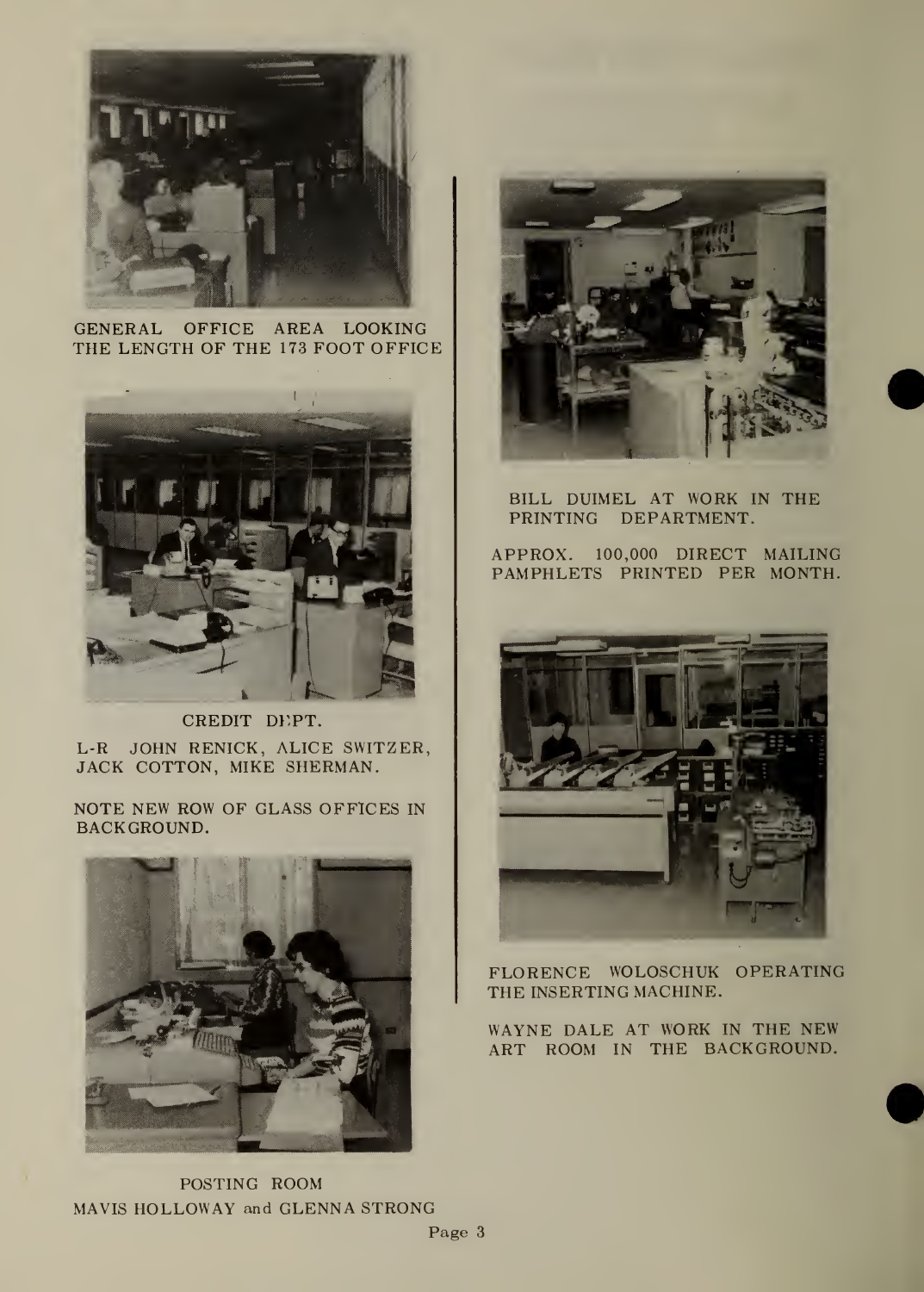

LOWER HALLWAY.



NEW IBM DEPT. FACILITIES.

ONE NEW MACHINE HAS BEEN ADDED AS MORE AND MORE SYSTEMS ARE CONVERTED TO MACHINE ACCOUNTING

> L - R DON SHERWIN JACK SENAKOVICZ DAVE MCDONALD



LADIES LOUNGE



ED GINGRICH, SUPERVISOR OF DIVI-<br>DEND DEPT. AND ELAINE DALEY BUSY WORKING ON CORRESPONDENCE REGARDING SHARE APPLICATIONS, PAYOUTS OF EQUITY, SHARES AND DIVIDEND ALLOCATIONS.



STATIONERY AND MAILING DEPT.

APPROXIMATELY \$1000 IN POSTAGE EVERY MONTH IS NEEDED TO HANDLE U.F.A. CO-OP HEAD OFFICE MAIL.

CURRENTLY U.F.A. CO-OP EMPLOYS 187 PEOPLE. THIS IS DIVIDED APPROX-IMATELY EVENLY BETWEEN FARM SUPPLY AND PETROLEUM.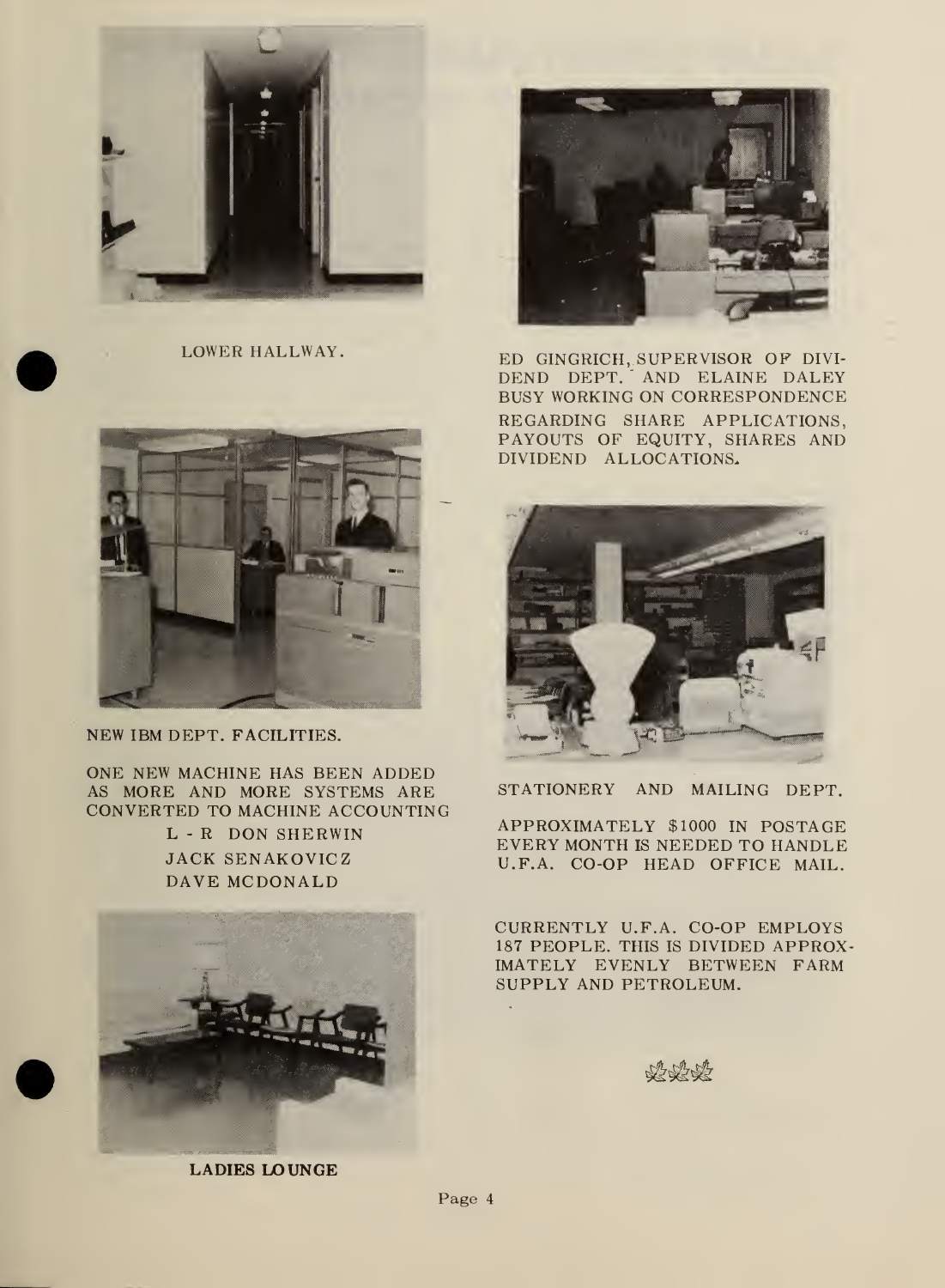# FARM SUPPLY SECRETARIES HAVE ONE DAY WORKSHOP

Fifty-three farm supply local secretaries from the Grande Prairie area attended a one day course at the York Hotel in Grande Prairie, March 24, 1964.

The objectives of this course were: 1. To offer assistance in understanding the purpose of a secretary in a Farm Supply Local.

2. To make available information on how records of a local should be kept.

Lloyd Clark welcomed the secretaries and outlined the course.

After reading the Local Society Regulations, Oscar Gudlaugson conducted a discussion period and answered the questions regarding the regulations.

Lloyd showed some slides of invoices and statements and demonstrated how these should be properly filled out. This method of instruction seemed to be quite well received and might indicate the possibility of using more visual aids at future meetings.

After the coffee break, Mr.. John Renick, from the Credit Department, talked on the trading policy of U.F.A. Co-op. John outlined the responsibilities of the local secretaries and asked them to report any errors found in invoicing. He also pointed out the seriousness of N.S.F. cheques and listed some of the sources where cash is available through the government, the Veteran's Land Act, Banks and Credit Unions. John also offered the assistance of the Credit Department and urged secretaries with problems in bookkeeping, collections or general information, to use this facility.

Al Carder, from the Petroleum Department, pointed out the advantages of purchasing through your own Co-operative and pre sented facts and figures from the past year's operation.

Before adjournment at 5.00 P.M. Lloyd Clark presented the details of the Building Programme.

Everyone felt the Workshop was a success and perhaps in the future more of these can be arranged.

## FARM SUPPLY OPEN HOUSE

During the week of March 9th to 13th inclusive, an open house was held at the Calgary Farm Supply Centre.

A.pproximately six hundred members dropped in to discuss their farm problems with personnel from the Petroleum Division and the Farm Supply Centre. The members were served coffee and doughnuts by Mrs. Virginia Jacobson while keeping Mr. Gimbel and Mr. Jepps of the Petroleum Division and the Farm Supply staff busy answering questions. A number of the members were given a guided tour of the office, yard, warehouse, precutting de partment and estimating department, to see for themselves the complete operations of the Calgary Farm Supply Centre.

We wish to take this opportunity to thank you, our members, for helping us make our Open House a successful week.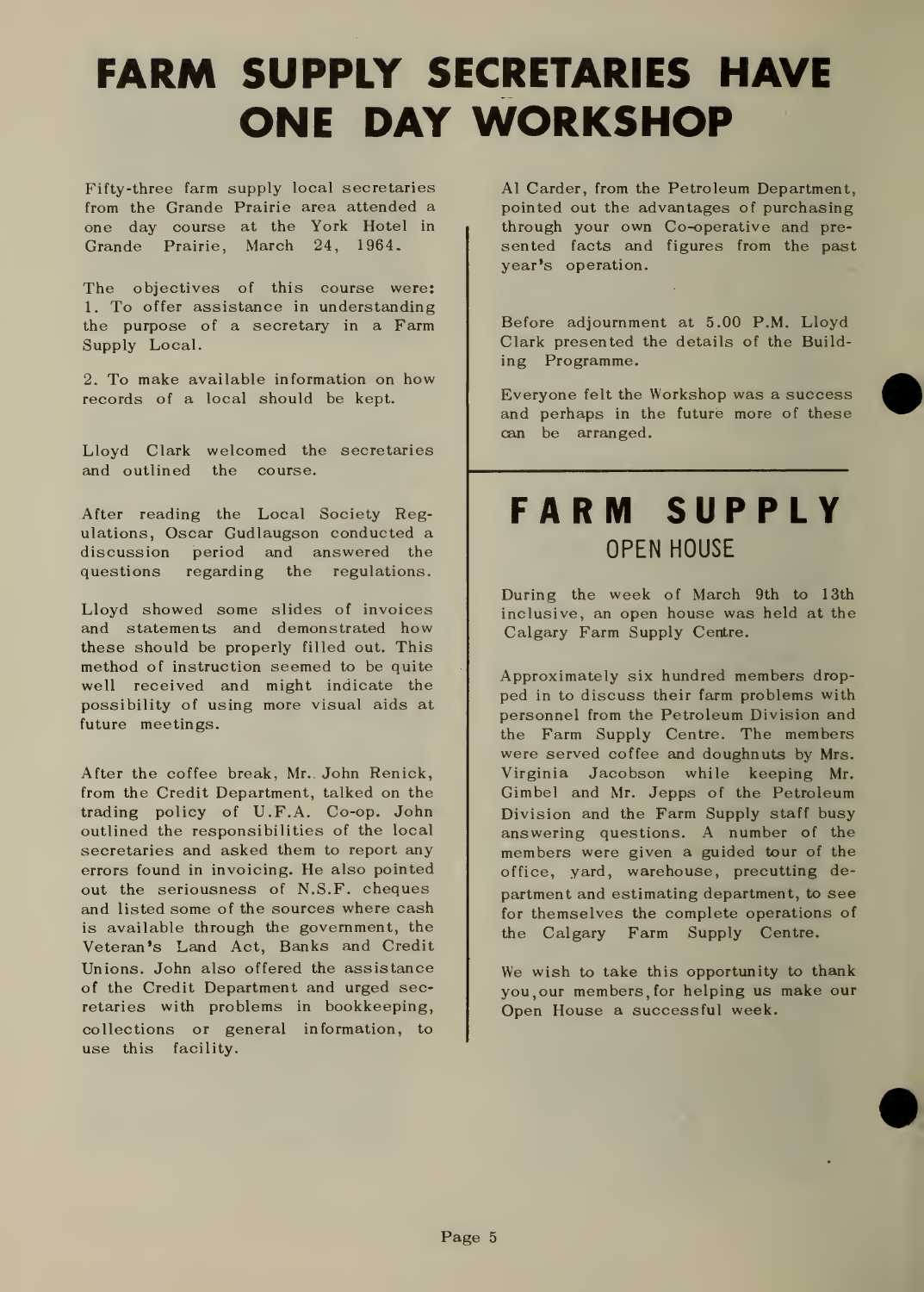# ANNUAL SALES MEETING

On March 3, <sup>4</sup> and <sup>5</sup> the Petroleum Division of the U.F.A. Co-op held its Annual Sales Meetings in the Highlander Motor Hotel. Twenty three members of the staff and Management attended.

After Mr. Wm. McCartney gave the opening remarks, Cec Robb, Chairman for the meeting, outlined the agenda.

The main subjects covered were: 1. Re-organization and clarification of responsibilities. This led to a very good discussion and participation by the super visors in setting up a list of duties of the Area Supervisors.

2. Sales - our previous year's operations were reviewed and targets set as a goal for each supervisor.

3. Operations - some complaints have been received regarding the housekeeping at some agencies. The Supervisors were told it was their duty to correct mis and enforce good housekeeping at each agency. Farm storage tanks are selling very- well with the 300 gallon, <sup>1</sup> compart ment tank being the most popular.

4 Credit - a very good discussion took place on this important subject.

The main reasons for some of the trouble are:

- a. Lack of teaching Co-op principle.
- b. Reluctance of the agent to establish terms of sale.
- c. Lack of personal follow-up.
- d. Small percentage of agent's time used for collections.

5. Education - It was felt supervisors should be given more opportunity to improve their education and in future this is the intention of the co-operative. Courses will be made available and some good reading material is available from Head Office.

The new concept in conducting the meeting by encouraging participation by everyone, proved very successful. Much knowledge was gained through the ex change of information one with another.



FRONT ROW. T.M. Volk, A.W. Piatt, A.H. Jepps, Wm. Mc Cart- ingsly, ney, J.C. Robb, L.O. Proudfoot, R.B. Ward, E.J. Hutchison.

CENTRE ROW. H.M. Symons, P.J. Bill-W.G. Brazeau, W.C. Margach, A.G. Carder, J.R. Greig, A. P. Olson.

BACK ROW I.R. MacKintosh , G.G. Gimbel, D.M. McNeill, W.E. Love, J.L. Richardson, G.L. Schoepp, K.G. Chisholm, R. Neufeld.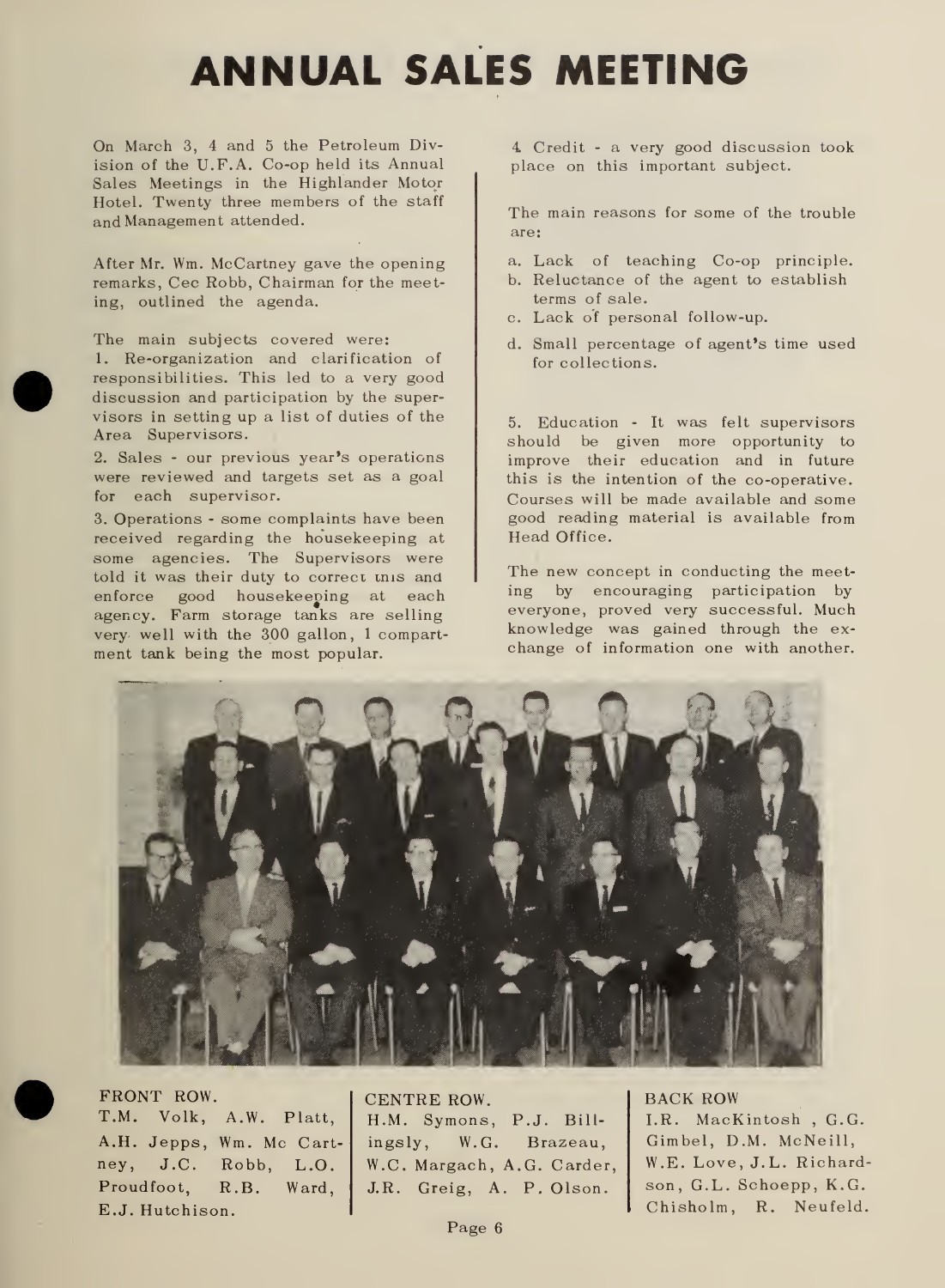$\equiv$  HERE AND THERE  $\equiv$ 

#### FLASH FROM THE CALGARY WAREHOUSE!

New additions to the Warehouse Staff:

- In the office Bruce Jones Ken Gill
- Warehouse Ron Fernley Yard Clair Noad Precutting Plant Lorraine Goulding Ken Hutchinson Lennis Rowles

Welcome to the Company and hope you have a long stay with us.

Garry Vorath has been sent back to bed with "mumps". Hope you have a speedy recovery , Garry.

#### LATEST NEWS FROM HEAD OFFICE.

New faces in the Farm Supply Division - Teresa White

Betty Hummel Mailing Department Laura Eggenberger

Welcome to U.F.A. Co-op.

The St. Patrick's Party was an evening enjoyed by all, but we would like to have seen more staff members there. The party's success was due to the music of Gordon Southern. A twist contest was held at the party. Judges were Ralph Ward and Arne Olson.

The winners chosen by these Roaring Twenties were: Letty Lynn and Gary White. Pat Strachan and Dave McDonald. Prizes were donated by the Calgary Brewery.

Dorothy Maunder is to be married April 13 and will therefore, be leaving us on March 26. The staff wishes you and your husband a long and happy life.

Another wedding is going to take place in the near future, that of Miss Barbara Courtney, on April 4. All the best to you both.

Two delegates of U.F.A. Co-op attended the recent Leadership Conference held at the Banff School of Fine Arts. Taking part in the two week course were Castle Scott, delegate from Vermilion and Mike Nicholychuk, delegate from Woking.

Grande Prairie reports the following government field days in the Grande Prairie area.

Building course at Debolt was attended by Richard Rycroft and Lloyd Clark.

A Farm Chemicals course at the Govern ment Building in Grande Prairie, attended by Bert Delany.

We are very pleased to hear of the continuous education going on at various locations and levels of U.F.A. Co-op.

John Rennick and Jack Cotton, Credit Men in the U.F.A. Co-op,, have completed a short course in Credit Horizons Unlimited. This course was conducted in Calgary in conjunction with the Credit Bureau.

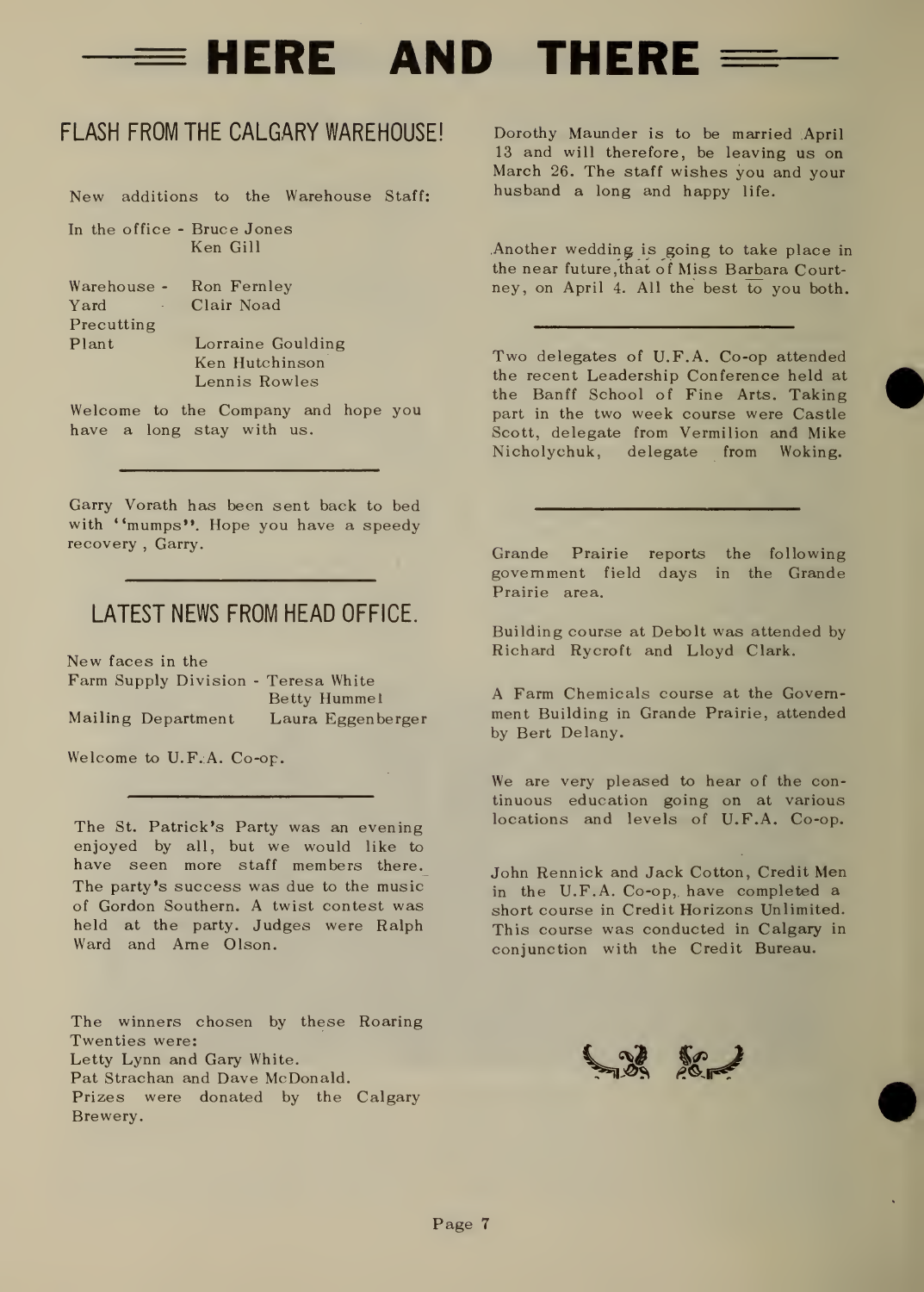## TEN COMMANDMENTS OF GOOD HUMAN RELATIONS

1. Speak to people - There is nothing as nice as a cheerful word of greeting. 2. Smile at people - It takes seventy two muscles to frown, only fourteen to smile.

3. Call people by name - The sweetest music to anyone's ears is the sound of his own name.

4. Be friendly - If you would have friends, be one.

5. Be cordial - Speak and act toward people with genuine pleasure.

6. Be genuinely interested in people - You can like everybody if you try.

7. Be generous with praise - Cautious with criticism.

8. Be considerate of others - It will be appreciated.

9. Respect the opinions of others. There are three sides to controversy; yours the other fellow's and the right one. 10. Be helpful - What counts most in life is what we do for others.

### HAVING INCOME TAX PROBLEMS?

This is the month when many a Canadian would no doubt wish to be able to dis pose of a certain official return with the same aplomb as the writer of a letter re ceived by the Income Tax Commissioner of the Central African Federation to the following effect.

#### $($ ssir $)$

"I am not interested in this income tax service of yours. Could you please cancel out my name in your books as this system has upseted my mind and <sup>I</sup> do not know who register me as one of your customers in this matter".

(Oh, if only it were that easy)

From Canadian Manufacturing Assoc.

## A.F.A. COMMITTEE ON FARM ORGANIZATION



SENATOR DONALD CAMERON ARNOLD PLATT LEONARD NESBITT

The Alberta Federation of Agriculture Committee on Farm Organization was present at the recent Leadership Conference in Banff, (February 24-March6). Chairman of the Committee, Arnold Piatt, and members Senator Donald Cameron and Leonard Nesbitt, discussed very frankly the Farm Organization study. Those attending this Course obtained much in formation from these gentlemen, and no doubt, each one understands better what Farm Organizations should be doing.



#### C.A.STOLTZ

Our sympathies to Mrs. C.A. Stoltz and family on the death of Mr. C.A. Stoltz. Mr. Stoltz was the U.F.A. Co-op Agent at Silver Heights Petroleum Agency from 1935 until his death March 30,1964. Mr. Stoltz will be greatly missed by his family and many friends.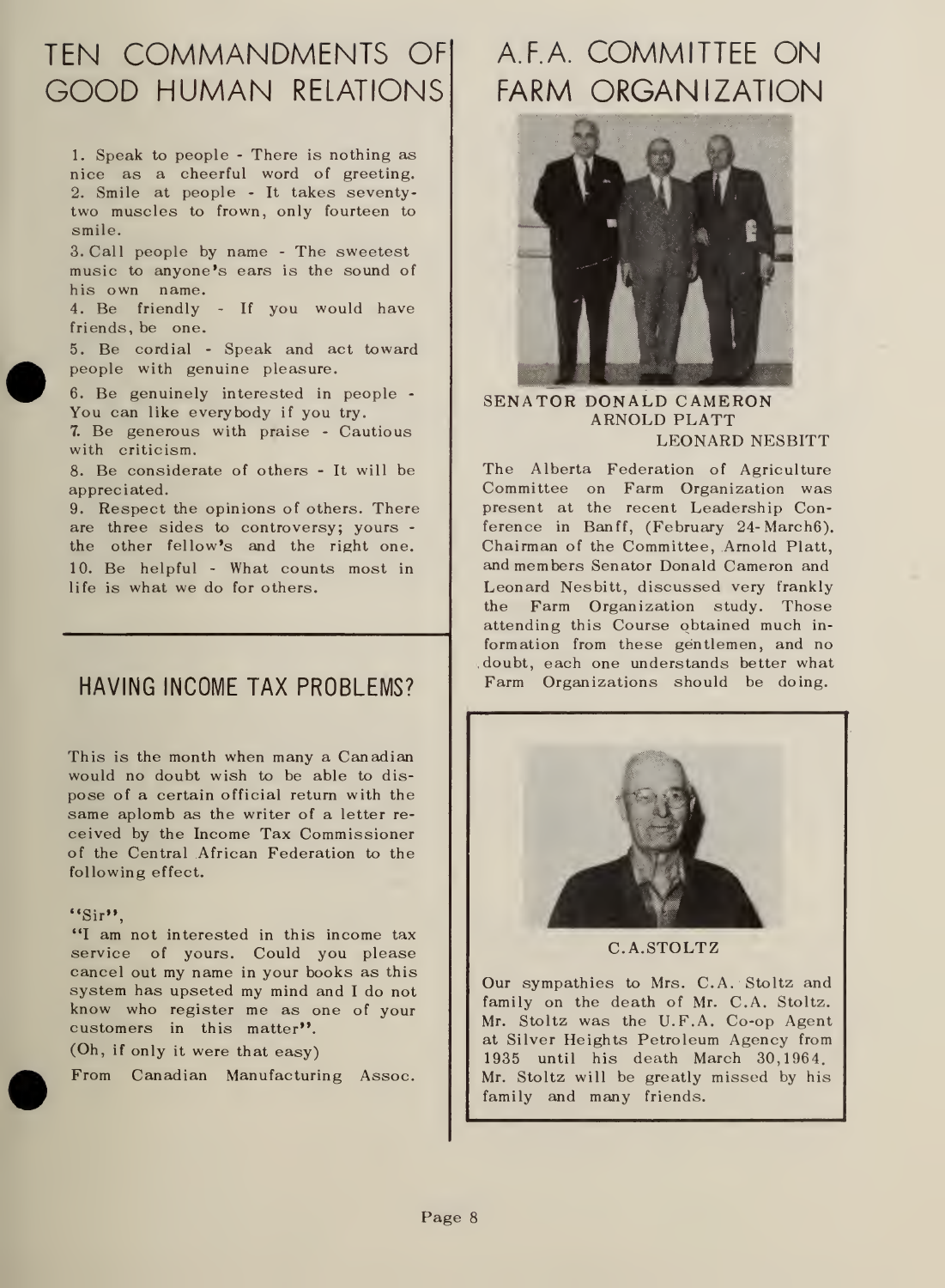## PRIDE IN AN ORGANIZATION

The degree of pride that we as del egates, directors, members and employees have in U.F.A. Co-op is unknown. Many of us are proud of what the Organization has done and is doing, and of course, many of us are not well enough acquainted with it to know. We possibly should take a look at some of the basic reasoning behind this successful co-operative to see why it functions as it does. Outlined below are a few theories on which this farmer-owned U.F.A. Co-op operates.

#### AGRICULTURE - A Primary Industry

The early pioneers had foresight enough to know that farmers had to organize for themselves, the farmer, the individualist, could not and cannot be classified other than a primary producer of food. Farmers are consumers as well as producers but are only spending \$5.00 in cost of living consumer items compared to \$20.00 they spend in cost of production items. One doesn't have to look far to see that fuel, fertilizer, seed, chemicals, wire, lumber, twine, are the large costs to the farmer. It is very simple to see why a farmer co-operative must retain and help pre serve the individuality of agriculture. U.F.A. Co-op has maintained this in dividualism with agriculture on a well planned organized basis. We, as farmers can rest assured, that as long as U.F.A. Co-op stands, we will have a service that is geared directly to our cost of pro duction needs - an approach that is sensible, practical and economical.

#### THE DIMINISHING FARM VOICE

At one time farmers made up a substantial part of the Canadian population. Today farmers are becoming one of the smaller segments of society. At one time the farmer's vote was a decisive vote, today our numbers are too small to be that effective. In Alberta the population of Calgary and Edmonton alone is greater than the total farm population. For this reason farmers in Alberta must unite to keep control of their farm co-operatives and farm organizations. We, associated with U.F.A. Co-op, can therefore be proud of our Co-operative for it is

FARMER-OWNED, FARMER-CONTROL-LED AND OPERATED SOLELY FOR THE BENEFIT OF FARMERS.

## AGENCY PROGRAME

We have completed our new Petroleum Bulk Plant at Manning and with it's opening, we have closed North Star and Notikewin. Our agent at Manning is Mr. Henry Bartusak, who was the Agent at North Star.

At the present time, we have submitted plans for approval to construct a pet roleum bulk plant in a new marketing area at La Crete. New areas are contemplated at Thorsby and Winfield. These have not arrived at the stage, however, where property has been negotiated for, therefore, plans have not been drawn.

Letters of application along with plans have been submitted to local governing bodies for permission to rebuild our existing bulk plants at Byemoor, Elk Point, Mannvillc, Nanton, Onoway, Wainwright and Wembley. We are unable to determine at this time when we will be rebuilding these agencies, as this will depend upon receiving approvals from local governing bodies and also the Fire Commissioner. It is our hope that modern bulk plants will be constructed at all these locations as soon as weather permits.



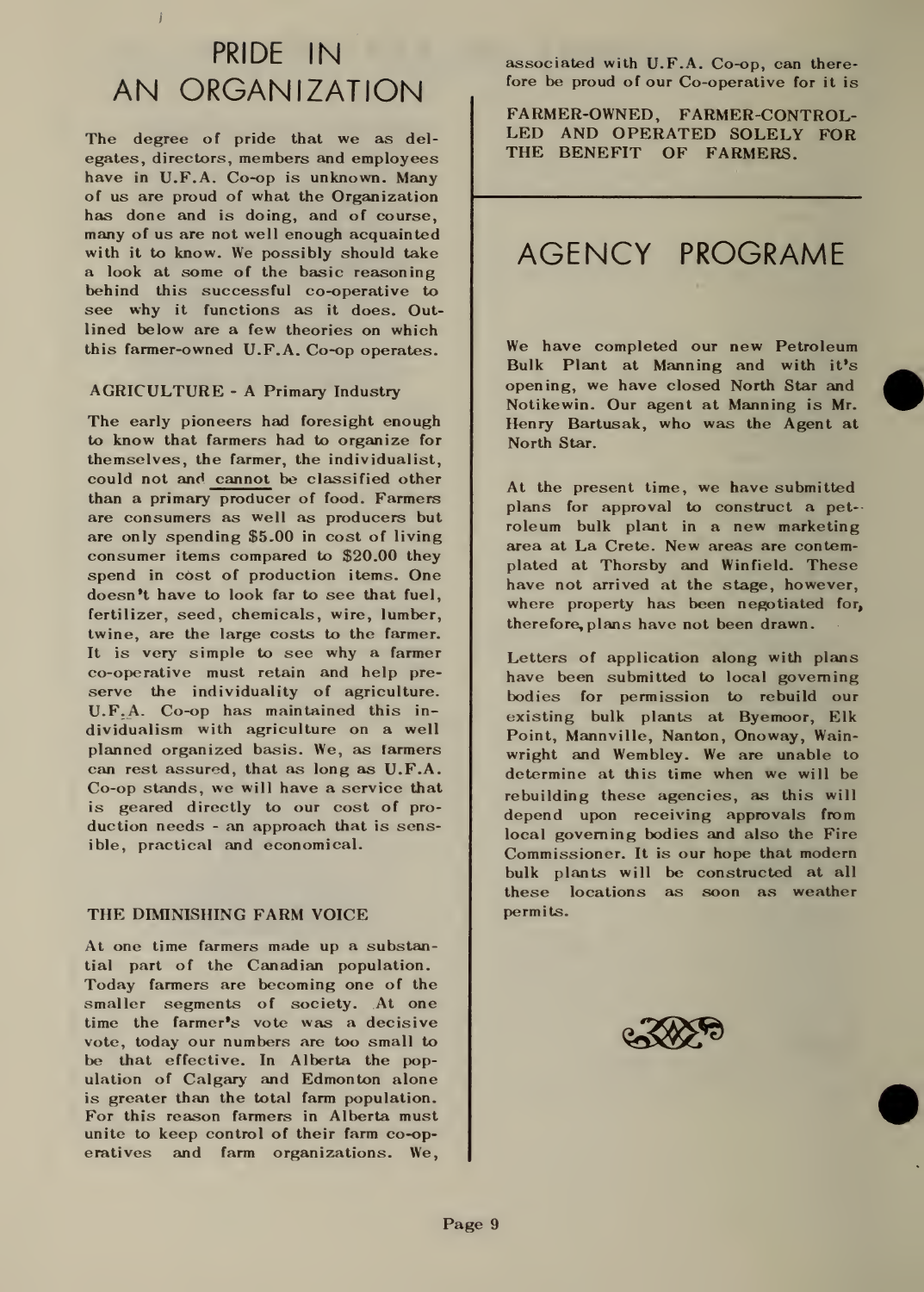# CREATIVE LIVING

"Where did all those huge rocks come from?" asked the tourist. "The glacier brought them." said the guide. "Well, where is the glacier now?" "It's gone back for more rocks".

Not such an innocent little story when you come to think of it. No one knows whether this earth of ours has indeed seen the last ice age or not, and no one knows what effect another ice age would have on the then-existing civilization, should one occur.

Another ice age may not be the most likely danger to humanity; nuclear war is a more im mediate threat. Or perhaps the population increase is the most pressing problem; each month itcreates several cities the size of Montreal.

But the way things end, if they are to end, is not something to worry about. The fact is that each person has only one life to live and only one death to die; viewed in the light of the history of the race it doesn't matter so much when that death comes.

What does matter most seriously is how each of us uses his life while he has it. There is no special place in nature for humanity. We humans must make our place and to make a place we must deserve a place. To do so we must show more responsibility toward the race as it exists - without regard to colour or belief - and we must show more loyalty to man's future and to his ultimate worth. The past doesn't matter now; the future cannot be foreseen; it is the present that counts, for it decides the future of the race and its existence through eternity.

The need of the times is for people who will live creatively, honourably, fully; and who, by precept and example, inspire others to do the same.

To live positively and creatively one must understand the nature of things and use tools appropriate to the task. The co-operative concept is one of the tools which are there for the usingonly one among the many of course. Perhaps co-operation is one of the more significant tools, for its each-for-all principle is consistent with the coming ages when the members of the human race will be more, much more, interdependent than they are even now. Certain it is that, in the crowded and complicated future, working together for the common good has promise of far greater value for humanity than striving competitively for selfish advantage.

> REPRINTED FROM FOCUS ON A FORTNIGHT by ERNEST PAGE.